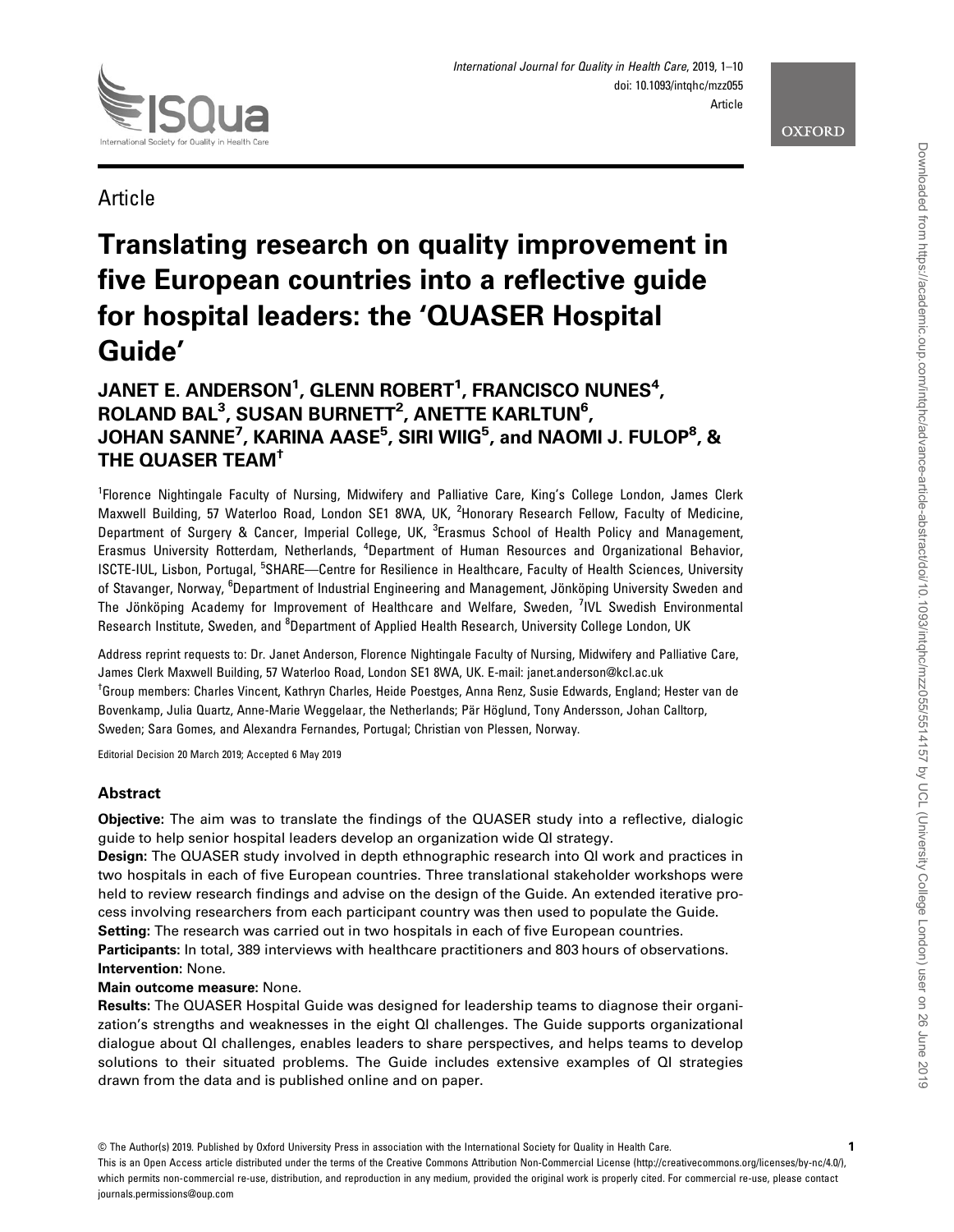Conclusions: The QUASER Hospital Guide is empirically based, draws on a dialogical approach to Organizational Development and complexity science and can facilitate hospital leadership teams to identify the best solutions for their organization.

Key words: Quality improvement, hospital care, patient safety, quality improvement guide, translational research, leadership

## Introduction

Although healthcare quality improvement (QI) has been high on policy agendas in most countries for well over a decade, there is frustration that quality and safety problems continue to cause harm to patients and that progress in achieving change is slow [[1](#page-8-0)]. Understanding how to improve the quality of care is therefore a pressing problem. In this paper we describe the translational research and development of a guide for senior hospital leaders to enhance their organization's QI strategy.

Few studies have attempted to translate findings about factors that influence QI [[2](#page-8-0)] into practical QI strategies and there is a gap between research findings and their translation into usable products. Although there are technical guides available for specific problems, such as the Institute for Healthcare Improvement's Targeted Solutions Tool to improve hand hygiene [\[3\]](#page-8-0), and the structured communication tool SBAR [[4\]](#page-8-0), there is little guidance for hospital leaders about how they can set in motion key research findings for improving quality throughout a whole organization.

More recently, there has been increased interest in the role of hospital leaders and boards in the quality of care [\[5](#page-8-0)-[10](#page-9-0)]. Management or executive boards of hospitals are responsible for setting strategy, advising on management, evaluating performance and exercising oversight and control [\[11\]](#page-9-0). In England, the Mid Staffordshire hospital failings highlighted the crucial role of hospital boards in providing leadership for quality [\[12,](#page-9-0) [13\]](#page-9-0). Other countries have experienced similar crises that have framed hospital leaders as central to QI [[14](#page-9-0)].

A recent study of 15 organizations in England found that organizations with high QI maturity had boards that prioritized QI, balanced short-term priorities with long term investment in QI, used data for QI not just quality assurance, engaged staff and patients in QI, and encouraged a culture of continuous improvement [\[15](#page-9-0)]. Thus, the importance of hospital leaders and boards for QI is now well recognized but the necessary tools for integrating hospital wide strategies have not been developed.

As the methods and detailed findings of the QUASER study have been published elsewhere [\[16](#page-9-0)–[18\]](#page-9-0), we aim here to provide a brief overview of the study methods and main findings before describing in detail the design and process of translating the research findings into practical strategies for organizations and from this, developing the guide.

## Overview of QUASER concepts, methods and fieldwork findings

#### Conceptual framework

Quality was defined as clinical effectiveness, patient safety and patient experience [[19\]](#page-9-0). The QUASER study built on and extended the findings of the "Organising for Quality" study [[20\]](#page-9-0). It found that high-performing hospitals recognized and had been successful in addressing six common challenges and the QUASER study took these results as a starting point. The six challenges were:

- Structural-organizing, planning and co-ordinating quality efforts
- Political-addressing and dealing with the politics of change surrounding any QI effort
- Cultural-giving 'quality' a shared, collective meaning, value and significance
- Educational-creating a learning process that supports improvement
- Emotional-engaging and mobilizing people by linking QI efforts to inner sentiments and deeper commitments and beliefs
- Physical and technological-design of physical systems and technological infrastructure The QUASER study extended the framework to eight challenges, and included;
- Leadership for quality improvement
- External demands managing external demands in relation to quality improvement.

In the QUASER study framework, leadership and external demands were conceptualized as separate challenges in order to explore these organizational factors fully during the data collection and analysis. This final set of eight challenges that organizations must address as they seek to improve quality formed the conceptual basis of the study (see Fig. [1](#page-2-0) adapted from [\[20\]](#page-9-0))

## Methods

QUASER was carried out in five European partner countries: England, the Netherlands, Norway, Portugal and Sweden, selected because they represent a range of healthcare systems and approaches to QI. Data were collected at macro (national or regional policy level), meso (organizational/hospital level) and micro (clinical) levels and integrated before being analysed and translated into a user guide for hospital senior leaders. Detailed methods for the empirical research can be found in the published QUASER study protocol [[16](#page-9-0)]. At macro level and in two hospitals within each country, a total of 389 interviews and 803 hours of observation (including 207 meetings) were conducted.

Standardized frameworks for collecting, analysing and reporting data were used in all countries. Five country specific case study reports were produced written with a common structure, reporting the findings in relation to the research questions. A cross-case analysis was then conducted to synthesize the results and identify content for the guides.

#### Findings of QUASER study of QI in European hospitals

Initial scoping work to identify whether and how existing QI guides were used in each country clearly showed that the implementation and spread of QI was highly complex and dependent upon the structure of the healthcare system, the intermediary organizations and policies in each country, and the internal context and needs of the hospital. A technical QI guide that specified the actions to be taken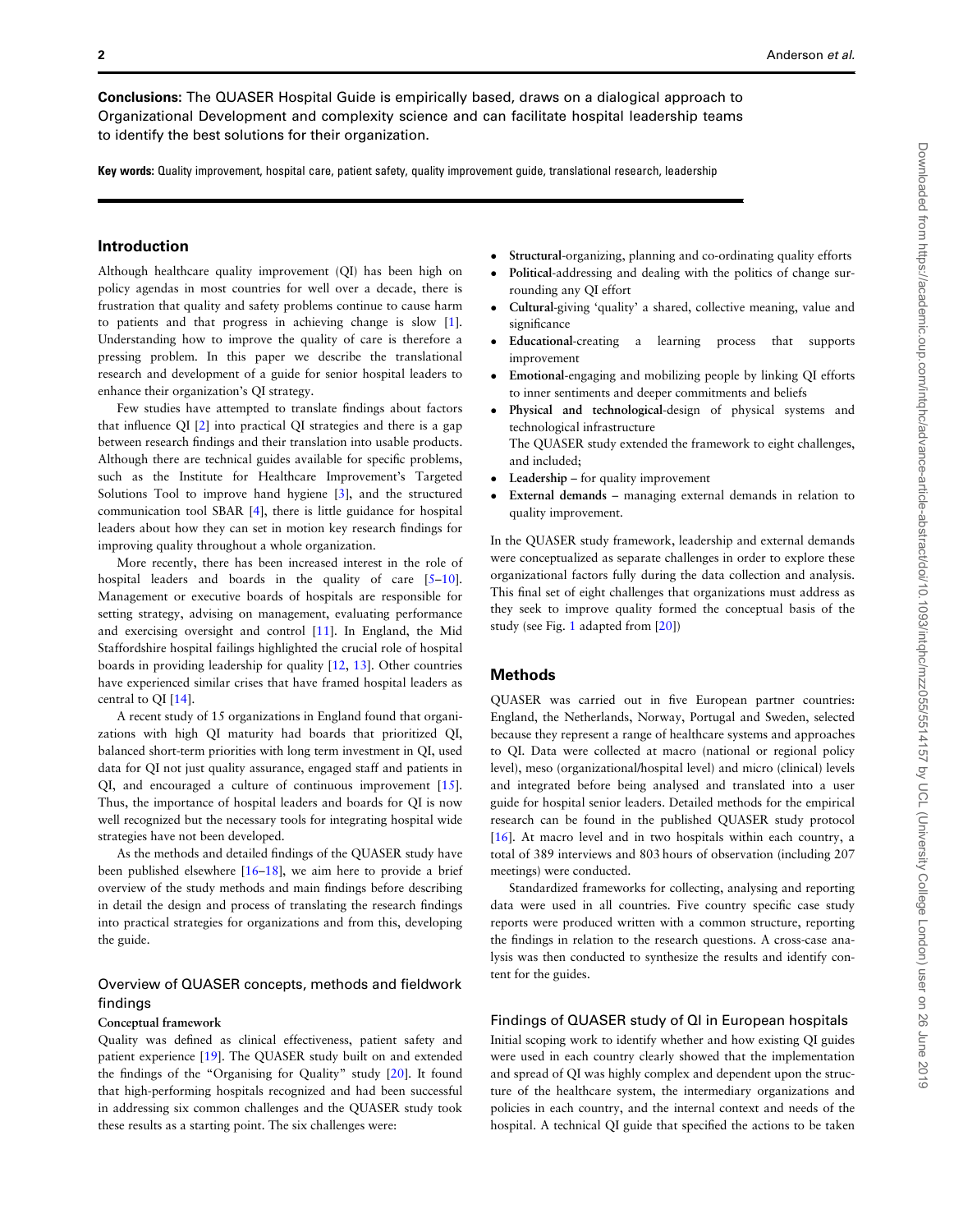<span id="page-2-0"></span>to improve quality was unlikely to be feasible or helpful. The complexity and variety of healthcare system contexts meant such a specific guide would not apply universally. A guide could, however, support QI work by focusing on the process of guiding senior hospital leaders as they navigated this complexity. The implication of this, inspired by Weick's idea of using verbs instead of nouns to focus on processes and emergence [[21\]](#page-9-0), was to move from developing a guide to focus on the process of guiding. This has much in common with advances in organizational development (OD) which have seen a shift from searching for and supplying solutions developed by experts, to a dialogic approach, which aims to facilitate change organically [[22](#page-9-0)].

The findings of the cross-case analysis showed that, despite differences in national health policy in relation to funding and quality [[17](#page-9-0)], most hospitals in the five countries focused on the structural, physical and technological, and cultural challenges, and external demands, with less emphasis on the leadership, educational, political and emotional challenges. Table 1 summarizes the recommendations



Figure 1 Eight challenges of Quality Improvement (adapted from Bate et al., 2008).

|  |  |  |  | Table 1 Summary of findings from QUASER empirical study |
|--|--|--|--|---------------------------------------------------------|
|--|--|--|--|---------------------------------------------------------|

| Challenges                                                         | Recommendations for senior leaders                                                                                                                                                                                                                                                                                                                                                                 |
|--------------------------------------------------------------------|----------------------------------------------------------------------------------------------------------------------------------------------------------------------------------------------------------------------------------------------------------------------------------------------------------------------------------------------------------------------------------------------------|
| Structural/physical and technological/<br>political/cultural       | • Ensure a strong centralized quality strategy embedded in the hospital's social and physical<br>infrastructure. Think about making use of hierarchies in order to foster an integrated approach<br>towards QI but avoid the pitfall of creating an overly centralized system that marginalizes certain<br>groups and is over-bureaucratic and slow.                                               |
| Political/structural/physical and<br>technological                 | • Create spaces for informal negotiations and collaborative reflections and use their results to adapt<br>formal structures. Think of opportunities to establish networks between individuals, professional<br>groups, units, different organizational levels, and between patients and staff.                                                                                                     |
| Political and cultural                                             | • Facilitate formal and informal dialogue to ensure different opinions are heard, and to establish shared<br>understandings of QI through dialogue. Think about ways to recognize and value difference in a way<br>that strengthens, rather than fragments.                                                                                                                                        |
| Cultural/physical and technological/external •<br>demands          | Reflect regularly on assumptions about quality that are based on quantifiable quality data such as<br>indicators by taking softer issues into account and allow space for adaptation according to<br>continuously changing circumstances.                                                                                                                                                          |
| Structural/cultural/physical and<br>technological/external demands | • Reflect on the balance between efforts to comply with external targets and improvement efforts that<br>address internal needs of specific services. Reflect on whether the collected information is used to<br>improve services and whether governance structures effectively connect individuals, professional<br>groups and units, or whether they are rather serving administrative purposes. |
| Educational/structural                                             | • Foster ongoing/embedded learning support for staff at all levels. Think about learning strategies that<br>are not only re-active but rather pro-active and lead to double-loop learning and integrate QI efforts<br>and responsibilities into daily work routines.                                                                                                                               |
| Emotional                                                          | • Think about engendering emotional reactions into quality work to strengthen the focus on patients.                                                                                                                                                                                                                                                                                               |
| Leadership (combining tactics to address all<br>challenges)        | Try to combine different leadership styles to be able to attune to the demands of various groups inside<br>$\bullet$<br>and outside the hospital                                                                                                                                                                                                                                                   |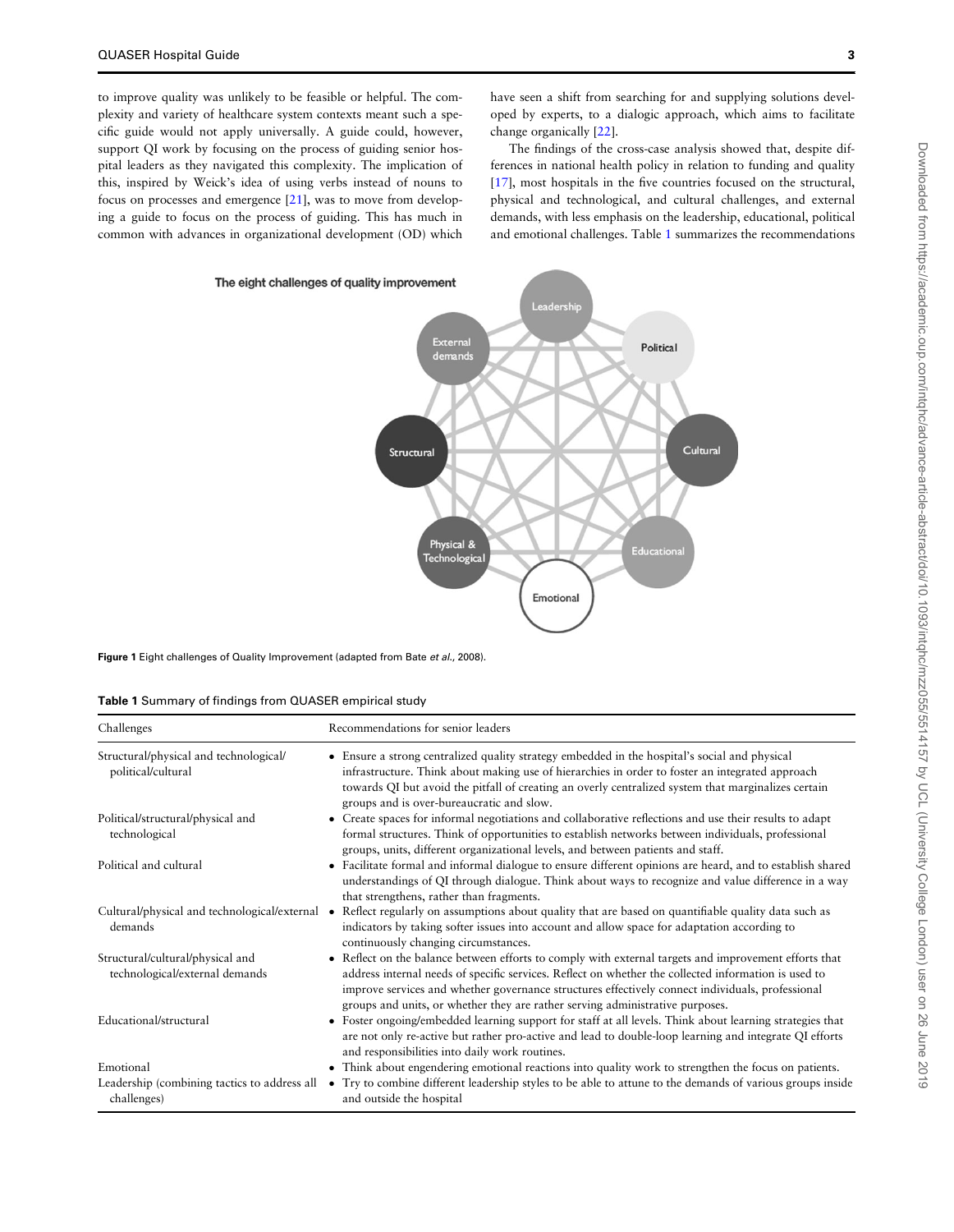<span id="page-3-0"></span>Table 2 Translational workshop participants, aims, topics, findings and design implications

|                     | Participant type                                                                                         | Participant<br>countries                                                                                                                    | Aims                                                                                                                                            | Topics discussed                                                                                                                                                                                               | Main findings                                                                                                                                                                                                                                                                                                                                                                                                                                                                                                                                                                                                                                                                                                                                                                                                                                                                                                                                                                          | Design<br>implications                                                                                                                                                                                                                                                                                                                                                                                                                                     |
|---------------------|----------------------------------------------------------------------------------------------------------|---------------------------------------------------------------------------------------------------------------------------------------------|-------------------------------------------------------------------------------------------------------------------------------------------------|----------------------------------------------------------------------------------------------------------------------------------------------------------------------------------------------------------------|----------------------------------------------------------------------------------------------------------------------------------------------------------------------------------------------------------------------------------------------------------------------------------------------------------------------------------------------------------------------------------------------------------------------------------------------------------------------------------------------------------------------------------------------------------------------------------------------------------------------------------------------------------------------------------------------------------------------------------------------------------------------------------------------------------------------------------------------------------------------------------------------------------------------------------------------------------------------------------------|------------------------------------------------------------------------------------------------------------------------------------------------------------------------------------------------------------------------------------------------------------------------------------------------------------------------------------------------------------------------------------------------------------------------------------------------------------|
| Workshop 1 National | organizations 3<br>Hospital leaders 6<br>Payer<br>organization 1                                         | Denmark<br>England<br>Estonia<br>Norway<br>Portugal<br>Spain<br>Sweden<br>Taiwan<br>Netherlands<br>Turkey                                   | Identify differences<br>between healthcare<br>systems and<br>organizations that<br>would influence<br>whether and how a<br>guide would be used. | National context for<br>quality and safety in<br>each country<br>represented, whether<br>and how QI guides are<br>used, recommendations<br>for designing a guide<br>and engaging with<br>potential users.      | There were major<br>differences between<br>countries in the way<br>healthcare is<br>resourced, organized<br>and delivered and the<br>way that quality is<br>regulated, confirming<br>the findings of the<br>early QUASER<br>scoping work [23].                                                                                                                                                                                                                                                                                                                                                                                                                                                                                                                                                                                                                                                                                                                                         | • Confirmed<br>variability of<br>healthcare<br>systems and the<br>impossibility of<br>designing a<br>guide for all<br>contexts<br>• Confirmed the<br>importance of<br>guiding QI<br>using a dialogic<br>approach<br>rather than a<br>technical guide.                                                                                                                                                                                                      |
| Workshop 2 National | organizations 0<br>Hospital leaders<br>10<br>Payer<br>organizations 6<br>Patient<br>representatives<br>7 | Belgium<br>Denmark<br>England<br>Estonia<br>Finland<br>France<br>Hungary<br>Italy<br>Lithuania<br>Norway<br>Romania<br>Spain<br>Netherlands | Gain in depth advice<br>from stakeholders on<br>the emerging design of<br>the Guide (see Fig. 2).                                               | In facilitated small groups<br>participants reviewed<br>and discussed the<br>emerging structure and<br>design of the Guide,<br>needs of the user<br>groups and how to<br>organize and present<br>the material. | Confirmed importance<br>$\bullet$<br>of dialogic approach<br>The guide should be<br>dynamic and capable<br>of being used as a<br>planning tool, to<br>record reflections on<br>self-diagnosis,<br>facilitate evaluation of<br>whether what was<br>implemented worked,<br>and enable<br>improvement over<br>time to be tracked.<br>It should be clear that<br>it is not intended to be<br>used to assess quality,<br>or as a tick box<br>exercise<br>• Its purpose as a<br>dialogue tool to<br>facilitate deep<br>reflection should be<br>clear, but this did not<br>preclude self-diagnosis<br>using rating scales<br>Examples of successful<br>QI strategies should be<br>included together with<br>contextual<br>information<br>• Make the interactions<br>between the challenges<br>clear and explicit<br>• The Guide should not<br>only be used by<br>hospital leaders but<br>has potential for<br>facilitating dialogue<br>within a hospital -<br>vertically and<br>horizontally. | Confirmed<br>emerging<br>structure and<br>design<br>• Include<br>structured self-<br>assessment<br>tools and radar<br>plots to<br>visualise<br>results.<br>• Definitions and<br>descriptions<br>refined on basis<br>of feedback<br>• Extensive<br>analysis to<br>extract and<br>cross reference<br>examples.<br>$\bullet$ Prompts<br>included to<br>assist dialogic<br>process - could<br>an example<br>strategy be<br>adapted to<br>address a<br>problem? |
|                     |                                                                                                          |                                                                                                                                             |                                                                                                                                                 |                                                                                                                                                                                                                |                                                                                                                                                                                                                                                                                                                                                                                                                                                                                                                                                                                                                                                                                                                                                                                                                                                                                                                                                                                        | Table continued                                                                                                                                                                                                                                                                                                                                                                                                                                            |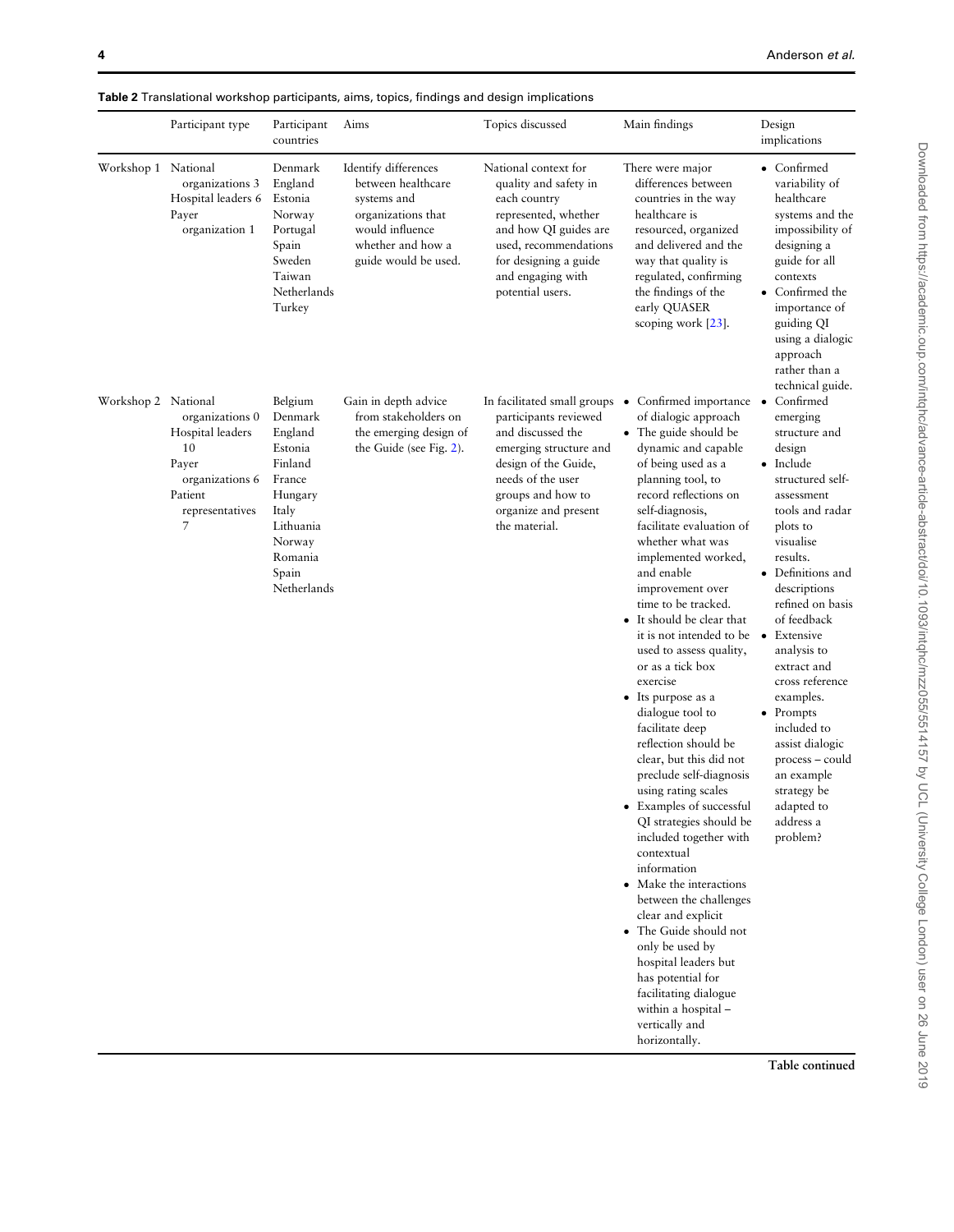Table 2 Continued

|                     | Participant type                                                                                                  | Participant<br>countries                                                                 | Aims                                                                                                                                                                                                               | Topics discussed                                                                                                                                            | Main findings                                                                                                                                                                                                                                                                                                                                                                                                                                                                                                                                                                                                                                                                                                                                                                                                                                                                                                                                                                               | Design<br>implications                                    |
|---------------------|-------------------------------------------------------------------------------------------------------------------|------------------------------------------------------------------------------------------|--------------------------------------------------------------------------------------------------------------------------------------------------------------------------------------------------------------------|-------------------------------------------------------------------------------------------------------------------------------------------------------------|---------------------------------------------------------------------------------------------------------------------------------------------------------------------------------------------------------------------------------------------------------------------------------------------------------------------------------------------------------------------------------------------------------------------------------------------------------------------------------------------------------------------------------------------------------------------------------------------------------------------------------------------------------------------------------------------------------------------------------------------------------------------------------------------------------------------------------------------------------------------------------------------------------------------------------------------------------------------------------------------|-----------------------------------------------------------|
| Workshop 3 National | organizations 0<br>Hospital leaders 5<br>Payer<br>organizations 5<br>Patient<br>representatives<br>$\overline{4}$ | Belgium<br>Denmark<br>England<br>France<br>Hungary<br>Lithuania<br>Norway<br>Netherlands | Gain stakeholder<br>feedback on a detailed<br>prototype of the guide<br>showing the proposed<br>layout and with<br>detailed text. The aim<br>was to review the<br>detailed text, not the<br>structure of the guide | Feedback on layout,<br>language, clarity,<br>graphics, and the<br>rating scales and radar<br>plots to be used for<br>diagnosing strengths<br>and weaknesses | • Confirmed the<br>purposes and<br>approach used in the<br>guide<br>• Recommended<br>broadening user group<br>to include any one<br>undertaking QI, not<br>just senior leaders<br>Recommended clearer<br>definitions of<br>challenges, strategies,<br>and related terms<br>throughout<br>• Recommended the use<br>of graphics to<br>illustrate that<br>challenges are all<br>important and are<br>linked<br>• Confirmed the value<br>of examples and these<br>could be even more<br>central in the guide<br>Recommended the<br>guide should include<br>an action plan to<br>document agreed<br>actions and to include<br>time, resources, people<br>Confirmed the rating<br>scale to diagnose<br>current strengths and<br>weaknesses was<br>appropriate<br>Confirmed the value<br>of the radar plots to<br>show the outcome of<br>the organizational self-<br>assessment<br>• Clearer links needed<br>between the guiding<br>text and the examples<br>drawn from our<br>empirical research. | Content was<br>revised to<br>incorporate this<br>feedback |

based on the findings from the QUASER study. We also collected examples of effective QI efforts and took note of successful strategies for overcoming the many challenges of QI.

## Translational methods for designing the guide

In the QUASER study we conceptualized translation as an interactive process between the research and the potential users of the Guide [\[24](#page-9-0)] and therefore sought input from stakeholders throughout the study. Over a two-year period, a series of three translational day-long workshops was held with an expert group of stakeholders including hospital leaders, policy specialists, researchers, and payers/ funders of healthcare from across Europe. The workshops were publicized widely at conferences, events, via EU networks and directly to stakeholder organizations such as the European Hospital and Healthcare Federation and patient groups. Participants were selected purposively to obtain views from a wide range of quality improvement experts including payers, providers and patients, and from as wide a range of countries as possible. All participants were volunteers and travelling expenses were reimbursed. Table [2](#page-3-0) summarizes the three workshops and shows the participant types, the aims, the topics discussed, the main findings and the design implications of each.

Participants were provided with a short briefing document in advance of each workshop. At the workshop an overview of the project, progress, and the aims of the workshop were presented. In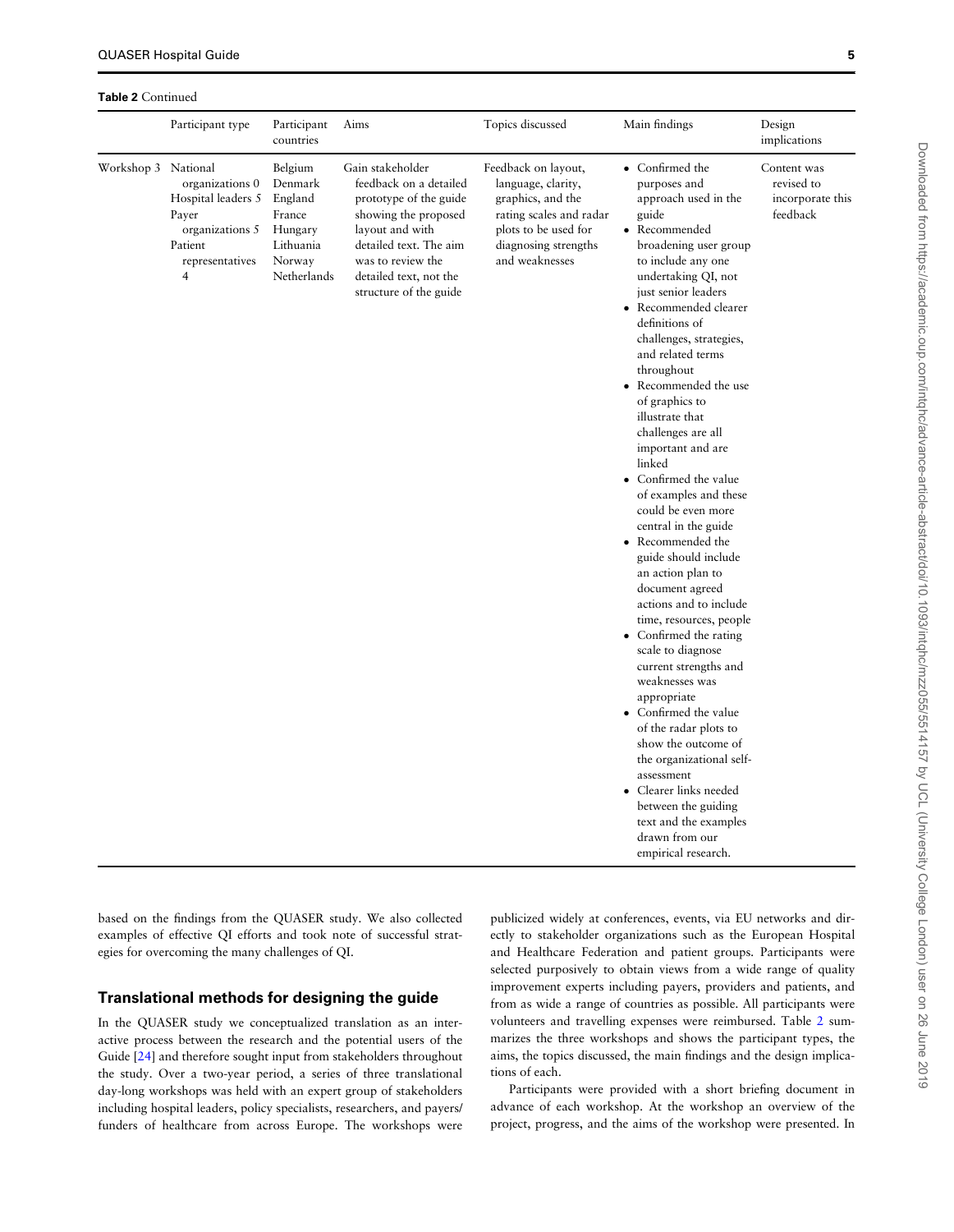<span id="page-5-0"></span>all workshops a focus group format was used with question and topic guides. Participants worked in small groups and plenary sessions facilitated by researchers to answer specific questions. Detailed notes were taken in parallel by several researchers. These were transcribed and circulated to the research team for further additions. A detailed report was then written summarizing the reflections of the participants and identifying the implications for the design of the guide.

The first workshop was held in the Netherlands and was important in highlighting variability across and within countries and organizations and confirmed our view that a guiding process was needed rather than a guide. The second workshop was held in England following completion of the fieldwork, but before completion of the cross-case analysis. The aim was to gain in depth advice from stakeholders on a draft of the guide (see Fig. 2). As shown in Fig. 2, the emerging guide had three parts; an overview of the eight challenges with a self-diagnostic process, strategies to address the challenges and a plan for addressing the diagnosed weaknesses.

Following workshop 2, the structure of the guides was populated with content, using an extended iterative process that involved moving between the data and the emerging design in extended analysis meetings involving researchers from each participant country.

A detailed prototype of the guide was then produced for review in the final stakeholder workshop, which was held in England A professional copy editor and a designer were used to refine the text and layout. A paper copy of the guide was produced with high quality graphics and design.

Some examples of how the input of stakeholders contributed to the design can be provided from workshop 3. Stakeholders recommended: defining the challenges more clearly with examples; visualizing the challenges more clearly in a way that shows the equality and interlinking of the challenges; including the ability to compare QI progress over time; expanding the concrete examples of how others have improved in different contexts. This feedback resulted in the provision of examples of the challenges, the visual representation of the challenges shown in Fig. [1](#page-2-0), the worksheets for teams to record Downloaded from https://academic.oup.com/intqhc/advance-article-abstract/doi/10.1093/intqhc/mz2055/5514157 by UCL (University College London) user on 26 June 2019 Downloaded from https://academic.oup.com/intqhc/advance-article-abstract/doi/10.1093/intqhc/mzz055/5514157 by UCL (University College London) user on 26 June 2019

and compare their self-diagnosis over time, and the inclusion of a large compendium of contextualized examples. Table [2](#page-3-0) summarizes the outputs from the workshops.

## Results—the QUASER Hospital Guide

The final QUASER Hospital Guide is published in print and online (see [https://www.ucl.ac.uk/dahr/pdf/study\\_documents/iQUASER\\_](https://www.ucl.ac.uk/dahr/pdf/study_documents/iQUASER_Hospital_Guide_291014_press-ready_cs4.pdf) Hospital Guide 291014 press-ready cs4.pdf). The Guide provides a comprehensive map, based on our empirical findings, of the areas hospital leaders need to address to improve quality by articulating common challenges faced by healthcare organizations. It provides a method for systematically identifying gaps in QI strategies, and a framework and a language for talking about QI. In keeping with the concept of QI as a human and social accomplishment, the process of using the Guide potentially enables hidden assumptions and priorities to surface and be resolved thus enabling focused and coordinated approaches to QI. The Guide contains introductory material, workbooks for teams to use to diagnose their own organization's progress in QI and document agreed strategies, and extensive examples of successful strategies from the QUASER empirical study, linked and cross referenced to the challenges. It thus provides structured evidence about QI strategies in other organizations to facilitate thinking and discussion. Although based on fieldwork in hospitals, the Guide was deliberately written in a general way such that it can be used in any healthcare organization, including acute care, mental health care, care homes, and diagnostic centres to formulate, implement and monitor organization-wide QI strategies.

Users first assess the progress of their organization or service on the eight challenges. Teams can complete this task as a group, or individually, coming together later to share perceptions, discuss differences and make plans. The worksheets in the Guide provide a description of each challenge and users are asked to rate the degree of progress already made on each challenge in the organization (on a scale of 1 low to 5 high), and to document the reasons for their rating. Ratings can be plotted on a radar plot provided in the



Figure 2 Emerging design of QUASER Guide presented at second translational workshop.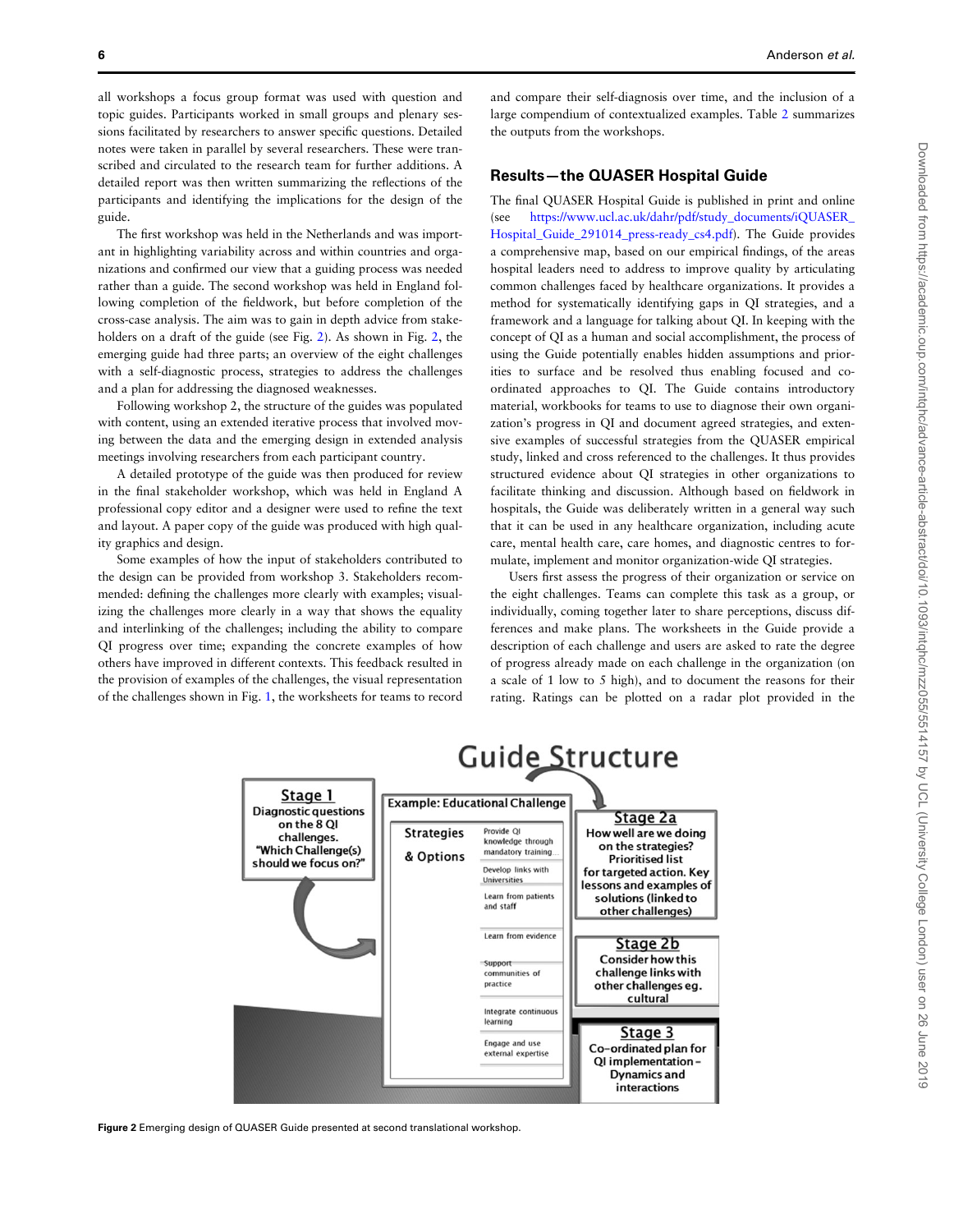<span id="page-6-0"></span>Table 3 Definitions of quality improvement challenges and associated strategies included in the Guide

| Challenges                    | Definition                                                                                                                                                                                                                                                       | Associated Strategies                                                                                                                                                                                                                                                                                                                                                                                                                                                                                                                                                                                                                                                                                                                                                  |
|-------------------------------|------------------------------------------------------------------------------------------------------------------------------------------------------------------------------------------------------------------------------------------------------------------|------------------------------------------------------------------------------------------------------------------------------------------------------------------------------------------------------------------------------------------------------------------------------------------------------------------------------------------------------------------------------------------------------------------------------------------------------------------------------------------------------------------------------------------------------------------------------------------------------------------------------------------------------------------------------------------------------------------------------------------------------------------------|
| Leadership                    | Provide clear, strategic direction for the organization to meet the<br>quality improvement challenges and develop quality improvement<br>leaders throughout the organization                                                                                     | • Translating national targets into local QI initiatives<br>Aligning QI work that your hospital has to do with<br>$\bullet$<br>priorities for QI that emerge locally<br>• Securing commitment to QI in your staff<br>Developing your staff for QI<br>Implementing long term QI strategies<br>Encouraging both top down and bottom up approaches to                                                                                                                                                                                                                                                                                                                                                                                                                     |
| Political                     | Address internal organizational politics, engage people effectively,<br>ensure they have a shared understanding of quality and obtain<br>their support for QI efforts                                                                                            | QI<br>• Managing tension between external demands and internal<br>needs<br>Establishing a shared understanding of quality<br>improvement in your hospital<br>• Identifying quality improvement priorities with your<br>patients<br>• Identifying quality improvement priorities with your staff<br>Managing tensions and the politics of change<br>$\bullet$                                                                                                                                                                                                                                                                                                                                                                                                           |
| Cultural                      | Create an organizational culture in which quality is a shared value<br>that is central to clinical work and underlies all aspects of the<br>organization's activities                                                                                            | Enabling multi professional working<br>• Establishing a broad, shared understanding of quality and<br>QI in your hospital which encourages buy in from all<br>professional groups<br>Allowing local adaptation of initiatives within a broader<br>strategic framework<br>Embedding QI in the culture<br>Establishing the relevance and importance of change                                                                                                                                                                                                                                                                                                                                                                                                            |
| Educational                   | Continuous learning process supported and nurtured by the<br>organization, identification of the skills and knowledge required<br>and the development of structures and processes to train staff,<br>formal and informal learning, individual and organizational | Reflecting on quality in your hospital and your QI journey<br>$\bullet$<br>Encouraging spaces for reflection for staff to think about<br>and discuss QI<br>• Learning continually from your patients<br>Integrating QI into educational activities<br>Importing and adapting strategies from other hospitals<br>nationally and internationally<br>• Enabling staff to learn about QI from outside your hospital<br>• Linking the learning from different QI projects<br>• Embedding processes for capturing and reflecting on lessons<br>learnt at the end of all QI projects and taking lessons<br>forward to future QI<br>• Using a range of data sources and tools to understand QI<br>Encouraging multi-professional learning and sharing about<br>$\bullet$<br>QI |
| Emotional                     | Inspire people about QI, engage their emotions and build passion<br>and excitement for QI. Effectively mobilize ideas, resources and<br>energy for QI                                                                                                            | • Making the most of all the potential resources for QI in<br>your hospital by framing quality in different ways to<br>different audiences<br>• Establishing quality and QI as the goal of clinical work<br>• Paying attention to the social as well as the technical<br>aspects of QI<br>• Energise staff over the course of QI initiatives by<br>understanding and responding to their beliefs and values<br>• Listening to your staff and patients<br>• Making quality improvement visible                                                                                                                                                                                                                                                                          |
| Physical and<br>technological | Effective IT systems to enable monitoring and benchmarking.<br>Physical environment should be conducive to QI efforts                                                                                                                                            | Measuring and monitoring your hospital's performance<br>over time<br>• Designing the physical environment in support of QI<br>Benchmarking and checking how your hospital is doing<br>compared to others<br>Sharing information about QI amongst your staff<br>$\bullet$                                                                                                                                                                                                                                                                                                                                                                                                                                                                                               |
| Structural                    | Organizational structures should support ongoing improvement<br>work and include, for example, roles and responsibilities,<br>committees, lines of authority and reporting, incentives and<br>rewards, development of organization-wide quality strategies'      | Integrating QI into the daily routines of staff<br>Building QI capacity within your hospital<br>$\bullet$<br>Co-ordinating QI efforts in your hospital<br>$\bullet$<br>Capturing and embedding the learning from QI<br>Linking staff at all levels who are interested in QI with<br>$\bullet$<br>relevant expertise and resources                                                                                                                                                                                                                                                                                                                                                                                                                                      |

Table continued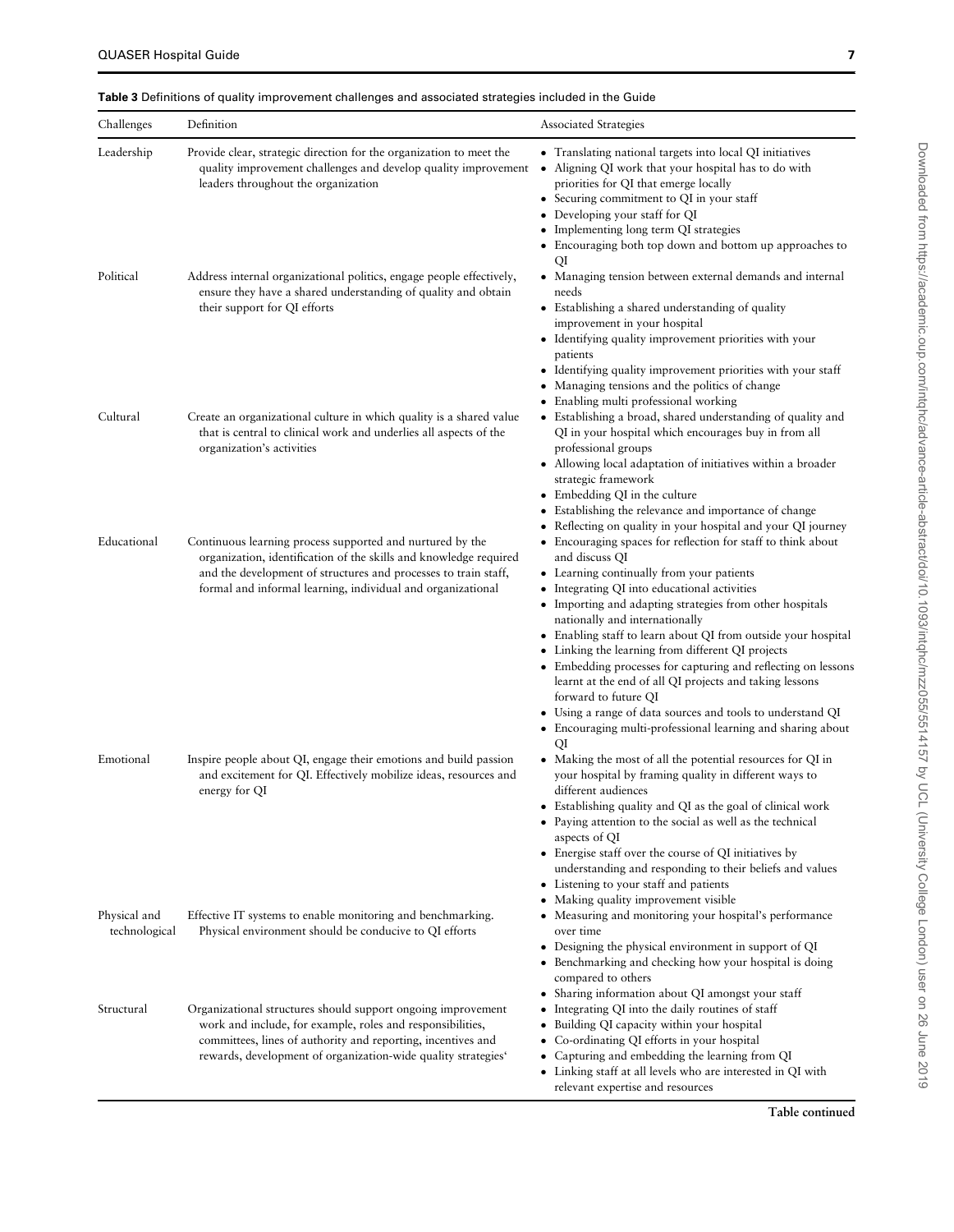Table 3 Continued

| Challenges          | Definition                                                                                                                                   | <b>Associated Strategies</b>                                                                                                                                                                                                       |
|---------------------|----------------------------------------------------------------------------------------------------------------------------------------------|------------------------------------------------------------------------------------------------------------------------------------------------------------------------------------------------------------------------------------|
| External<br>demands | Respond to broader social, political, economic and contextual<br>factors that influence the hospital and devise strategies to manage<br>them | • Actively managing the demands of your external<br>environment<br>• Using external demands as a means of increasing focus on<br>and supporting QI<br>• Establishing a positive working relationship with payers<br>and regulators |

#### Table 4 Examples from data showing linked challenges, strategies and prompts

| Selected examples from data                                                                                                                                                                                                                                                                                                                                                                                                                                                | Linked to challenges and<br>strategies                                                                                                                                                                                                                                                                                                | Prompts to be used in developing strategies                                                                                                                                                                                                                                                                                                                                                                                                                                                                      |
|----------------------------------------------------------------------------------------------------------------------------------------------------------------------------------------------------------------------------------------------------------------------------------------------------------------------------------------------------------------------------------------------------------------------------------------------------------------------------|---------------------------------------------------------------------------------------------------------------------------------------------------------------------------------------------------------------------------------------------------------------------------------------------------------------------------------------|------------------------------------------------------------------------------------------------------------------------------------------------------------------------------------------------------------------------------------------------------------------------------------------------------------------------------------------------------------------------------------------------------------------------------------------------------------------------------------------------------------------|
| Formal and informal learning<br>In Sweden Hospital A, links with external knowledge and<br>learning centres are encouraged. There are links with a<br>range of universities which collaborate in developing<br>QI courses that integrate into and support professional<br>training. Close collaboration with centres of learning is<br>promoted by employing hospital staff with hybrid<br>responsibilities covering clinical and university<br>lecturing responsibilities | Leadership challenge -<br>Developing your staff for QI<br>strategy<br>Cultural challenge - Reflecting<br>on quality in your hospital<br>and your QI journey<br>Educational challenge -<br>Enabling staff to learn about<br>QI from outside your<br>hospital<br>Structural challenge – Building<br>QI capacity within your<br>hospital | How can leaders show their commitment to QI? Think<br>about the cultural challenge around making QI an<br>integral part of the culture of your hospital.<br>How can leaders identify key goals and priorities for staff<br>training in QI?<br>How can your hospital locate and build networks and<br>collaboration with external knowledge and learning<br>centres for QI? Think about the educational challenge<br>of resourcing QI learning.<br>How can you enable staff to access external support for<br>QI? |
| Using patient experiences and stories<br>In Norway Hospital A service users are represented in a<br>user panel, the Quality Committee and in the steering<br>committee of the QI programme. Patient<br>representatives are also expected to be included at each<br>step of QI projects. There are patient surveys and a<br>mailbox to collect patient experiences on the wards.                                                                                            | Political challenge - Identifying<br>QI priorities with your<br>patients<br>Educational challenge -<br>Learning continually from<br>your patients<br>Emotional challenge – Listening<br>to your staff and patients                                                                                                                    | How do you currently capture and use patient<br>experiences to inform your QI efforts?<br>How can you involve patients and carers closely in your<br>QI projects, working alongside staff as partners in the<br>improvement process?<br>How are patients' views represented on key committees<br>and decision-making bodies in your hospital?                                                                                                                                                                    |

worksheet to easily visualize areas of weakness and to assist comparison of individual ratings.

The Guide then describes suggested strategies for meeting each of the eight challenges. Users rate the progress that has been made in each strategy in a similar way to their rating of the challenges. Users then meet to discuss their different perspectives and interpretation of the organization's success in meeting the QI challenges and are guided to develop strategies to identify improvements and an implementation plan. The Guide includes a compendium of examples, drawn from the empirical data, showing how other hospitals have addressed the challenges. Prompts are included to facilitate reflection and discussion. Table [3](#page-6-0) summarizes the eight challenges and their associated strategies. Table 4 shows two examples from the data together with the linked challenges and strategies and the prompts that are intended to facilitate reflection on potential actions. Users document their actions for each challenge, including naming a responsible person, the timeline, and the resources required.

A study of the implementation of the Guide in six hospitals in England has been completed (iQUASER see [\[25](#page-9-0)]), and a Norwegian version of the Guide (SAFE-LEAD [\[26](#page-9-0)] has been developed for use in nursing homes and home care and is currently being evaluated. Healthcare organizations in Ireland and the Netherlands are using the Guide. The results of these studies will provide valuable evidence about its impact.

## **Discussion**

In this paper we have described the systematic translational research process of designing an innovative guide for QI based on in depth empirical data from 5 European countries. The Guide complements the search for innovative solutions to care quality problems being sought in different countries (for example, [\[27](#page-9-0)–[29\]](#page-9-0)). Many guides and toolkits approach QI as a set of technical tasks for improving quality at the microsystem level. In contrast, the aim of the QUASER Guide is to facilitate systematic and detailed discussions amongst senior hospital leadership teams about organization-wide strategies for improving QI, supported by examples from the fieldwork.

This approach is similar to the principles of dialogic organizational development which views organizations as socially constructed realities that are constantly changing in response to conversations, dialogues and interactions between their members [[20](#page-9-0)]. It moreover acknowledges that there is not one solution to quality and that organizational members are often more than capable of coming to situated solutions if only given the tools to start reflexive dialogues [\[30](#page-9-0)]. According to this view, organizational change is possible when conversations are changed in ways meaningful to practitioners, and new ways of thinking emerge through discussion and dialogue. The QUASER Guide provides a structure within which such a dialogue can occur, and solutions can then be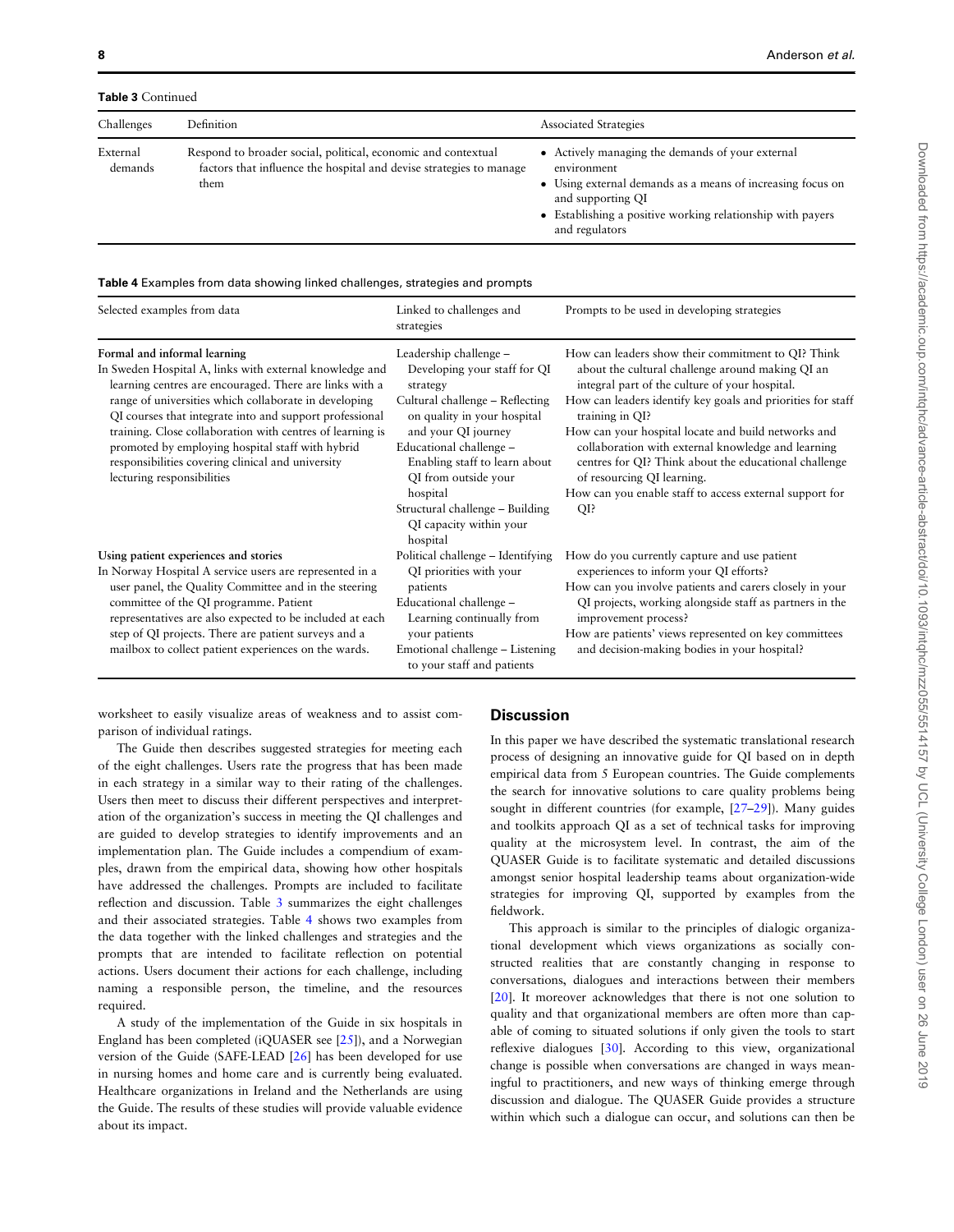<span id="page-8-0"></span>found by those who have the most knowledge about the organization and how to change it [[31\]](#page-9-0).

The diagnostic self-assessment process was conceptualized to begin conversations and build consensus about what needed to be improved, in keeping with a dialogic approach. The importance of critical reflection as a mediator between experience, knowledge and action, and the need for tools to facilitate and support this process, has been recognized in the management literature [\[32](#page-9-0)], but healthcare QI has been dominated by technical "how to" guides [[16\]](#page-9-0). The QUASER Hospital Guide has been developed to fill this gap.

The Guide also draws on management thinking based on complexity theory. According to this perspective healthcare organizations can be characterized as complex adaptive systems in which the role of managers is to enable learning, innovation and adaptability in a dynamic and unpredictable environment [\[33](#page-9-0)]. A similar philosophy underpins new perspectives on safety [\[34](#page-9-0)]. The Guide aims to assist managers to handle this complexity by ensuring that the full range of challenges, both internal and external to the organization, are considered and addressed. The Guide seeks to expand the complexity of organizational responses to challenges and help leaders to match organizations' internal complexity with the complexity of the environment. This requisite complexity is theorized to be fundamental to an organization's ability to adapt to changing conditions [\[35](#page-9-0)].

The translational process using workshops with expert stakeholders was fundamental to the design of the study, in keeping with current thinking of translation as a continuous part of research [eg [24\]](#page-9-0). We found there was tension between engaging stakeholders early in the process with the aim of building engagement and ensuring tools are optimally designed, and the difficulty of gaining engagement and feedback on ideas rather than concrete artefacts or study results. Stakeholders were more engaged with the later workshops at which they could comment on a tangible product. It may be that even more intensive translational activities were needed at the end of the project when the user group was clearly defined.

#### Limitations

The QUASER Guide was based on extensive empirical work in consultation with expert stakeholders, but evidence for its effectiveness in practice is still developing [[25](#page-9-0)] and more research is needed. It is not clear how and to what extent the Guide is transferable to different healthcare systems, with different funding and regulatory structures and having different QI traditions. The composition of the stakeholder workshops shaped the Guide and may have resulted in undue focus on specific aspects of quality improvement. However, we purposively selected participants who could help meet the aims of designing a reflective guide, and the size of the research group and the stakeholder groups mitigates this concern somewhat.

## **Conclusions**

The QUASER Guide was deliberately designed to extend traditional approaches to quality improvement which view organizations mechanistically and focus mainly on the technical aspects of improvement work [\[16\]](#page-9-0). The Guide provides a structured process to identify strengths and weaknesses in QI strategies through self-assessment tools. Hospital managers may use the self-assessment, together with the research-based inspirations from other hospitals, to design a QI strategy to suit their organization. It is based on empirical work to identify common quality improvement challenges, but it is possible that the challenges are not comprehensive and may differ depending

Downloaded from https://academic.oup.com/intqhc/advance-article-abstract/doi/10.1093/intqhc/mzz055514157 by UCL (University College London) user on 26 June 2019 Downloaded from https://academic.oup.com/intqhc/advance-article-abstract/doi/10.1093/intqhc/mzz055/5514157 by UCL (University College London) user on 26 June 2019

on an organization's QI maturity. However, the Guide's function as an artefact to start conversations rather than to provide answers means that the nature of the conversations is as important as the content of the guide [[36\]](#page-9-0). There is emerging evidence from a subsequent study of the use of the Guide with English hospital boards that it can serve to focus attention on quality improvement if the organizational context is receptive and is effective if adapted to suit the organization's objectives [\[25](#page-9-0)]. Further work to evaluate the impact of the Guide in different settings is underway [[26\]](#page-9-0) and the Guide is now available for use by healthcare managers.

## Acknowledgements

This paper is based on the findings of the QUASER study which was a collaboration between University College London, UK (lead Professor Naomi Fulop); King's College London (lead Professor Glenn Robert); the Erasmus School of Health Policy and Management at Erasmus University, Rotterdam, Netherlands (lead Professor Roland Bal); The Jönköping Academy for Improvement of Healthcare and Welfare, Sweden, (lead Professor Boel Andersson-Gare); Centre for Patient Safety and Service Quality at Imperial College of Science, Technology & Medicine in London UK (lead Professor Charles Vincent); Instituto Superior de Ciências do Trabalho e da Empresa in Lisbon, Portugal (lead Professor Francisco Nunes); and Department of Health Studies at University of Stavanger, Norway (lead Professor Karina Aase).

We gratefully acknowledge the expert contributions of the stakeholders who participated in the workshops, and the staff who facilitated data collection in each country.

## Funding

The research leading to this paper received funding from the European Community's Seventh Framework Programme (FP7/2007–2013) under grant agreement no. 241724

NJF was in part supported by the National Institute for Health Research (NIHR) Collaboration for Leadership in Applied Health Research and Care (CLAHRC) North Thames at Bart's Health NHS Trust. The views expressed are those of the authors and not necessarily those of the NHS, the NIHR or the Department of Health.

## Competing interests

None declared.

## Ethical approval

Ethical approval was given by the appropriate regulatory bodies in each participating country.

#### References

- 1. Dixon-Woods M, Martin GP. Does quality improvement improve quality? Future Healthc J 2016;3:191–4.
- 2. Kaplan HC, Provost LP, Froehle CM et al. The Model for Understanding Success in Quality (MUSIQ): building a theory of context in healthcare quality improvement. BMJ Qual Saf 2011;21:13-20.
- 3. Shabot MM, Chassin MR, France AC et al. Using the Targeted Solutions Tool® to improve hand hygiene compliance is associated with decreased health care—associated infections. Jt Comm J Qual Saf 2016;42:6-AP4.
- 4. Haig KM, Sutton S, Whittington J. SBAR: a shared mental model for improving communication between clinicians. Jt Comm J Qual Saf 2006; 32:167–75.
- 5. Jha A, Epstein A. Hospital governance and the quality of care. Health Aff 2010;29:182–7.